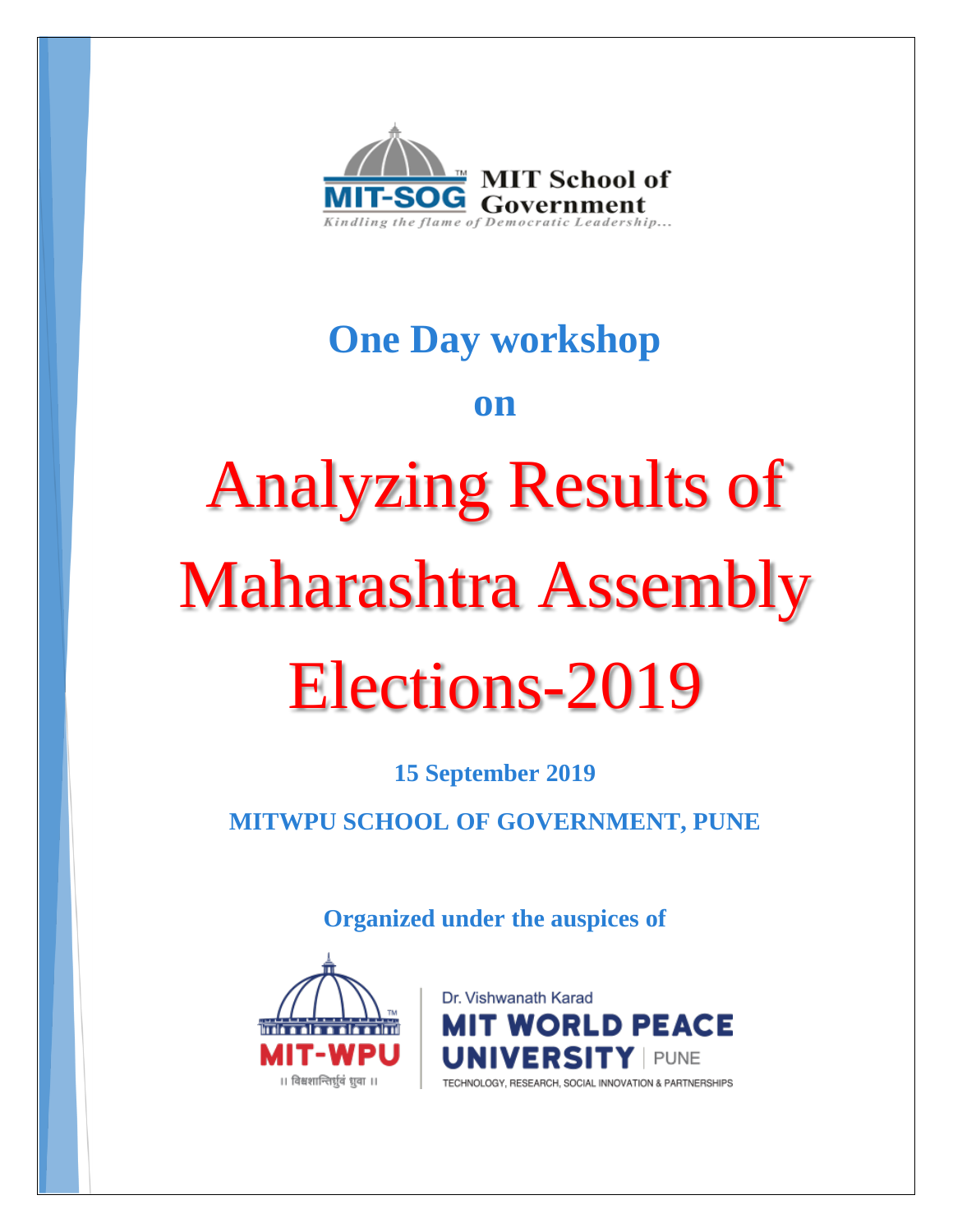#### **About MITSOG**

MIT-SOG is part of Dr. Vishwanath Karad MIT World Peace University, Pune. MITSOG was initiated by Shri. Rahul V. Karad with the vision of creating Ethical, Spirited and Committed Political Leadership for the country from the grassroots and from all strata of life which will rebuild India.

#### **About MPG**

#### **TWO YEAR FULL TIME MASTER'S PRORAM IN GOVERNMENT**

#### *Need for Training in Politics & Government*

Today, the global is getting nearer with every passing day. This new 'Global village' produced many socio-political challenges in front of global leaders and policy-makers. To deal with these challenges, we need a multi-disciplinary vision. The matured and multifaceted leadership is the only solution to fight with these challenges. So to create Ethical, Spirited and Committed Political Leadership is key for this. So through this Programme, reinforcement of scholarship through field visits and periodical evaluation.

The field visits are accurately organized which provides the gateway to the participants with enriching and practical experience in political leadership. The most remarkable part of the Programme includes **National Study Tour**. MITSOG takes up the National Study Tour as a challenge and provides the participants with sublime wisdom and skills of political leadership. The  $2<sup>nd</sup>$  year of the 2 year programme is entirely field based learnings, wherein students undertake 3 internships of minimum 3months each.

#### **Objectives of the Conference on Analyzing Results of Maharashtra Assembly Election-2019-**

- Understanding of political agenda of different Political Parties and individual leaders.
- Development of practical insights into the execution of political leadership.
- Identification of different limitations in political leadership and its impact on the election campaign.
- Understanding of functionality of different aspects of like the electioneering, block-level management, campaign management and working of personal offices of political representatives etc.
- Understanding of the role of Media in political leadership and assessment of the functional probability of the media-knowledge gained in the SOG.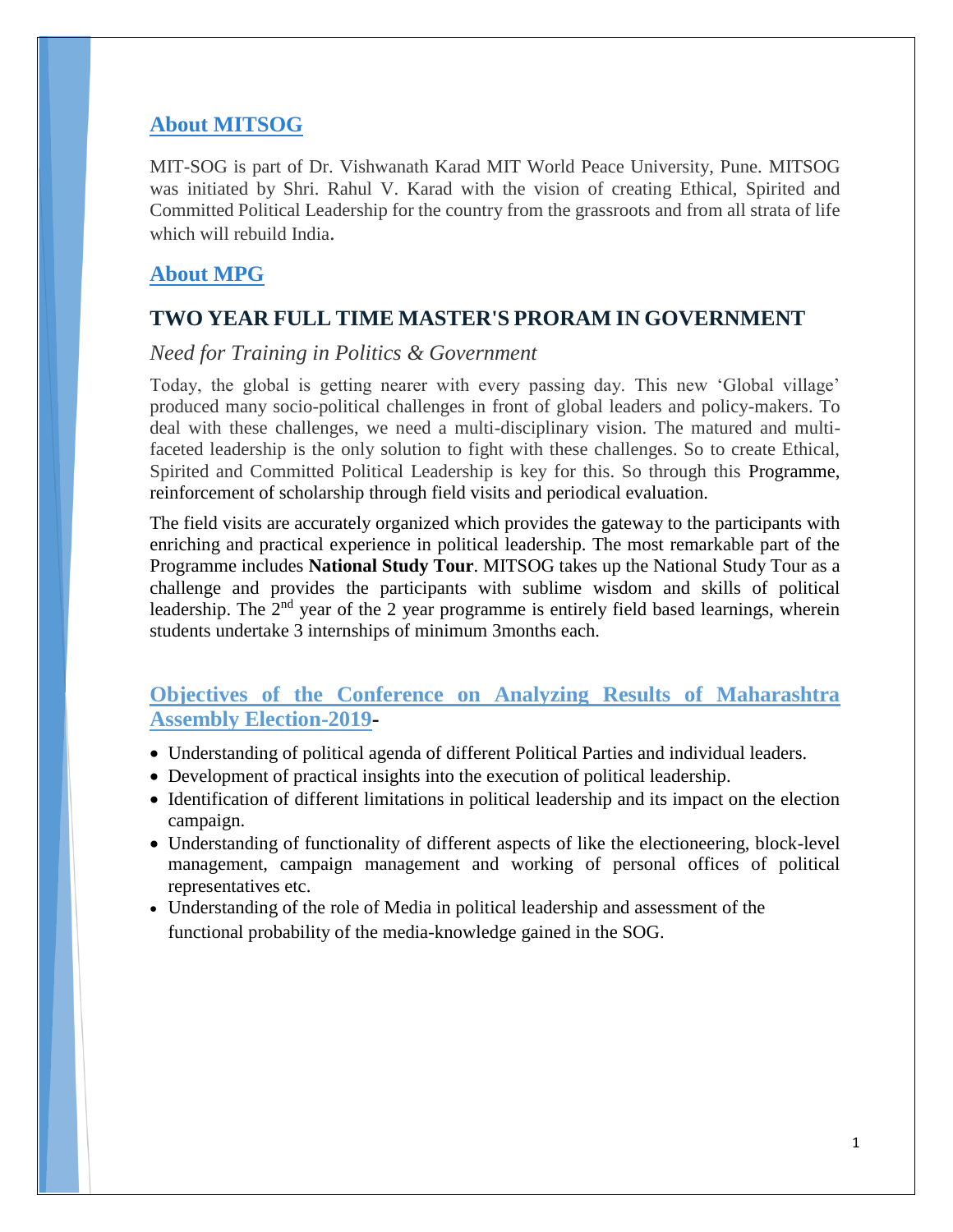#### **ITINERARY**

| <b>Time</b>            | <b>Sessions</b>                                                                           | <b>Speakers</b>                                                                                                                                                                                                                                                                                                                              |
|------------------------|-------------------------------------------------------------------------------------------|----------------------------------------------------------------------------------------------------------------------------------------------------------------------------------------------------------------------------------------------------------------------------------------------------------------------------------------------|
| 1000hrs -1030hrs       | <b>Inaugural Programme</b>                                                                | Dr. S S Haridas<br>$\bullet$<br>Associate Director, MITWPU<br>School of Government                                                                                                                                                                                                                                                           |
| $1031$ hrs $-1130$ hrs | <b>Key Note Address</b>                                                                   | Prof.<br><b>Suhas</b><br>Palshikar<br>$\bullet$<br><b>Eminent Political Scientist</b>                                                                                                                                                                                                                                                        |
| 1131hrs-1215hrs        | The gains and losses for BJP<br>in the results of Maharashtra<br><b>Assembly Election</b> | <b>Shri</b><br><b>Keshav</b><br><b>Upadhye</b><br>$\bullet$<br>Spokesperson,<br>BJP,<br>Maharashtra                                                                                                                                                                                                                                          |
| 1216hrs-1300hrs        |                                                                                           | <b>Lunch Break</b>                                                                                                                                                                                                                                                                                                                           |
| 1301hrs-1445hrs        | Role of VBA and RPI-<br>Successes and Shortcomings                                        | <b>Shri Pravin More</b><br>$\bullet$<br>Social Activist<br><b>Shri Vijay More</b><br>$\bullet$<br>Assistant Professor,<br>Department of History<br>Swami Vivekanand<br>Night<br>College of Arts and Science<br>Chair: Prof. Dr. Surendra<br>$\bullet$<br><b>Jondhale</b><br>Former HoD, Dept of Civic &<br>Politics, University of<br>Mumbai |
| 1446hrs-1500hrs        |                                                                                           | Tea Break                                                                                                                                                                                                                                                                                                                                    |
| 1501hrs-1545hrs        | Direction<br>Future<br>of<br>Maharashtra Politics                                         | <b>Shri Anil Shidore</b><br>$\bullet$<br>General Secretary of Maharashtra<br>Navnirman Sena                                                                                                                                                                                                                                                  |
| 1546hrs-1630hrs        | Experience<br>of<br>sharing<br>contesting assembly election                               | <b>Abhijeet More</b><br>MITSOG Alumni                                                                                                                                                                                                                                                                                                        |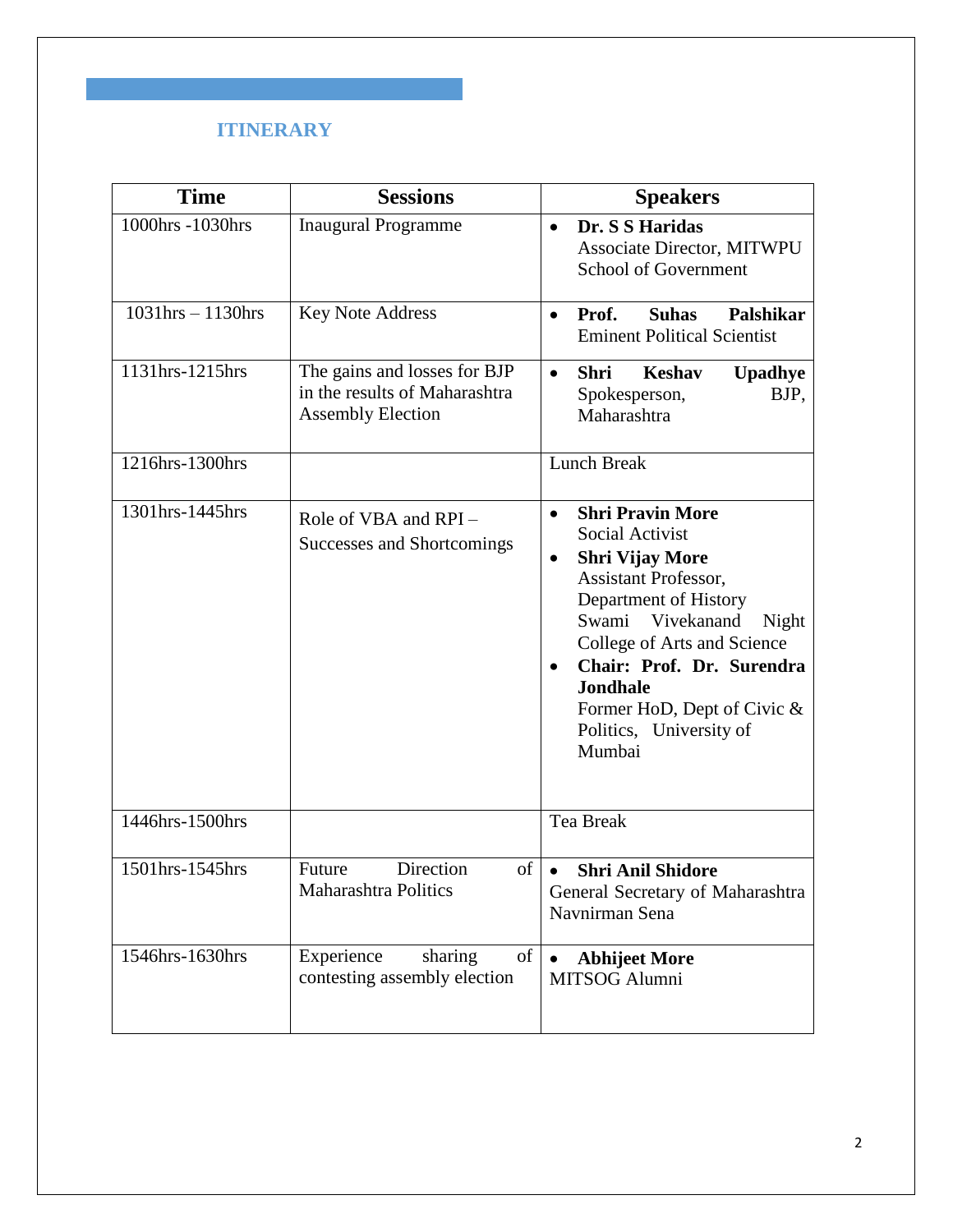#### **INAUGURAL SESSION** Dr**. Shailashree Haridas- Associate Director-MITSOG**



"We all are getting more and more interested in Maharashtra post-election politics due to the dramatic nature of the conduct by all political parties. Much prior to everyone's interest in Maharashtra politics, MIT-SOG has conducted two Pre-Poll Opinion Polls in the run up to the assembly election. A sharp difference in the outcome of two opinion polls indicated that voters' body is not a stagnant pond but a flowing stream. We have come quite close in our predictions to the actual results, which is a matter of satisfaction for us. As an academic agency, it is our duty and pleasure to study such important events. Today I welcome and thanks all eminent scholars for attending and giving us your insight and constructive analysis on the matter in hand."

#### **KEYNOTE ADDRESS- Dr. Suhas Palshikar- Eminent Political Scientist**

#### **Maharashtra 2019- beyond Victories and Losses**

"When we start to analyze the election results, the major problem with this analysis is we always



starts with why certain party lose and why certain party wins?

But today while analyzing, I am going to draw some basic questions to address. Should we focus on this weird aspects of post-poll politics? Or something fundamentally important? We need to understand that, coalition inherently can be unstable, though they are stable for many years in any state. So that, like 2014, today is also moment of party reconfiguration.

In this election, BJP's vote share in contested seats is 44.12% which is strong point for BJP. But the interesting point is that also a limitation. This is not great result for Shiv Sena either. Shiv Sena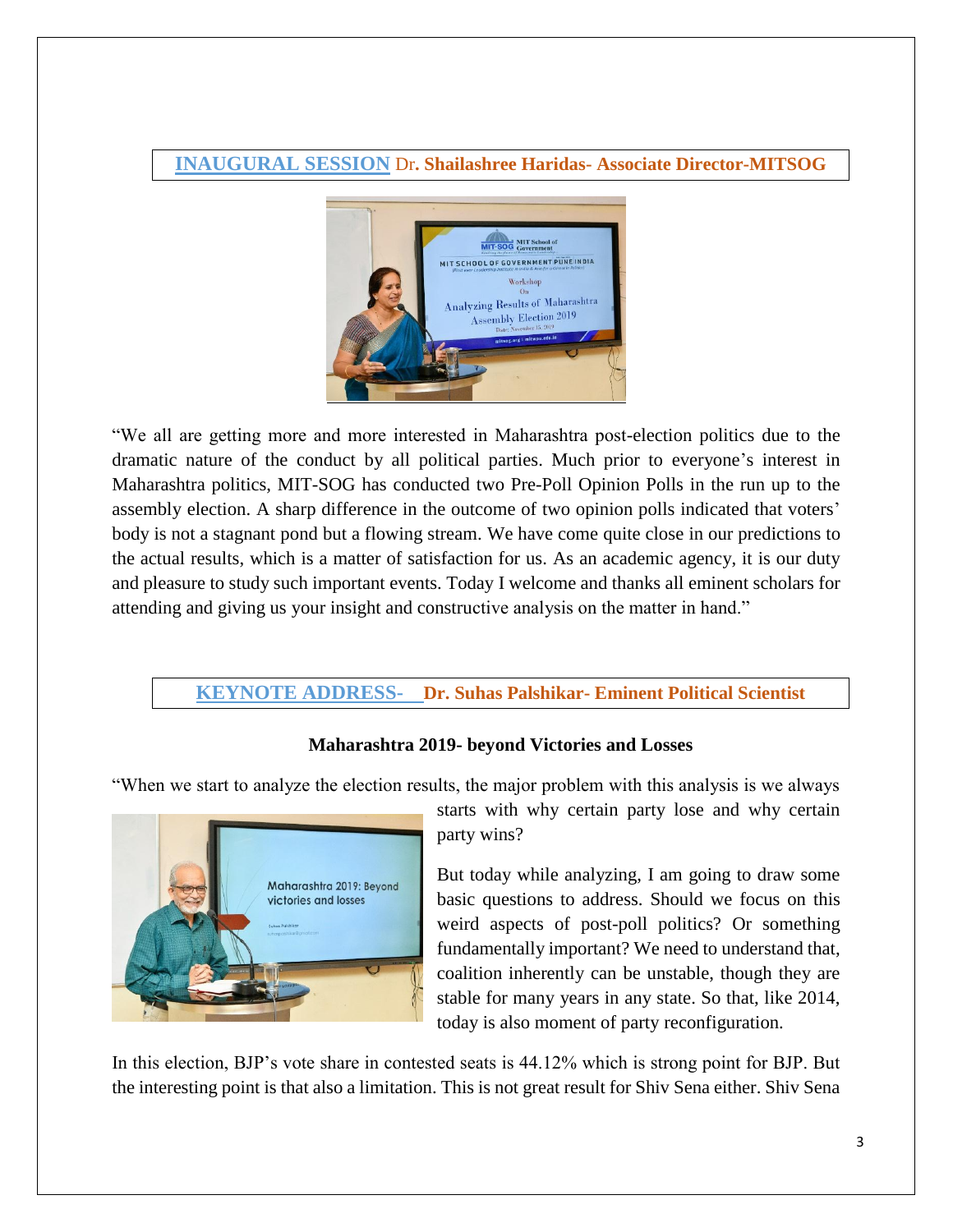did not improve, even their seats go down than the last elections. But, the irony of situation is that when Shiv Sena Got BJP's support, Shiv Sena wins less seats than the last time, in spite of all, this results pushes Shiv Sena in limelight

In the case of MNS and VBA, it is big zero. The entire situation is contradictory for profound election theories.

The next question is why magic of April 2019 did not work for BJP in October 2019?

The major speculation of this question pointed towards 'ticket-splitting'; in this case, it is not happened in Maharashtra because, voters did not choose to vote to another party, they just voted to their party a less. In the period, of April and October, due to many reasons, voters have shifted to Shiv Sena from BJP. This principle showcases prominent voter movement. In the electoral politics, the exaggeration always adjusted by its inter mechanism. So today, the classic situation of Maharashtra politics is that, the complications of coalition politics dominated state politics on such extent that, all parties seems to be on the deadlock.

In the conclusion, I want to draw that, every election does not produce mandate. Elections, very rarely, produces mandates. In the simple sense, elections are the choices. Elections basically creates governments. So that we conclude on that, there are limitations to 'Modi Model' and the Maharashtra results are eye-opener for not only regional politics but also for national politics."

#### **SESSION-2- Shri Keshav Upadhyay- Spokesperson, BJP, Maharashtra**

#### **The gains and losses for BJP in the results of Maharashtra Assembly Election**

"From the day when election results out, everybody is asking that what went wrong with BJP? Where the equation get wrong? But what I want to say that, it is all about perception.



When we analyze the success and failure of BJP party, so naturally we need to set parameters while doing this we can measure through 'number of winning seats' i.e. 70% strike rate of BJP is maintained. If we analyze this, in 2014, BJP gained voting percentage of 27.81% with victory on 260 seats.

In 2019, we maintained this voting percentage of 26.00%. This statistics shows that we maintain our

voting percentage. Now, let's talk about actual factors which are important during the analysis of assembly elections.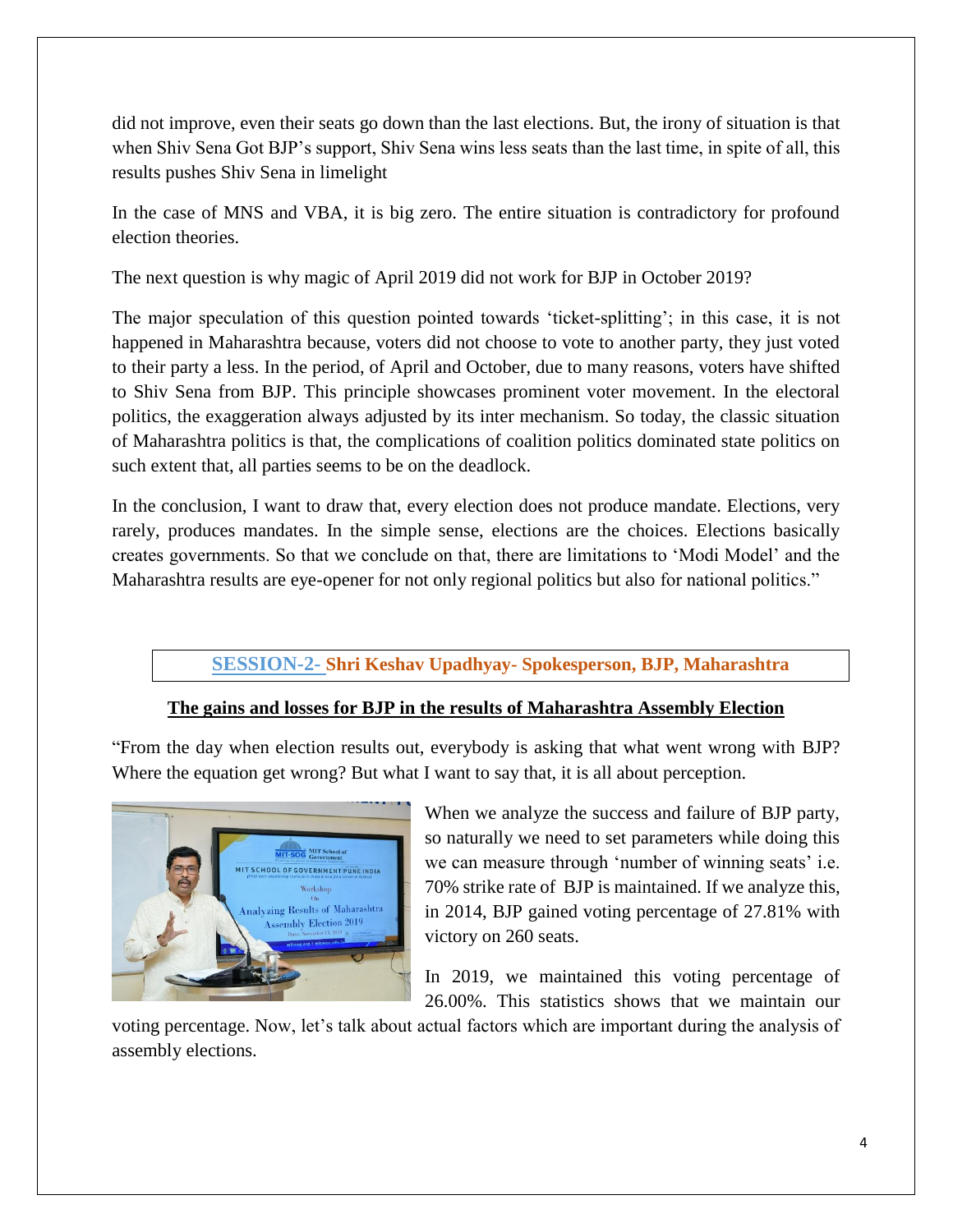24, 00,000 votes are distributed into Maharashtra's rebels, independents and small parties, this is the game changer of our elections.There is always huge criticism on BJP, as it is an urban party. In all rural constituencies, maximum rural constituencies have voted BJP. There is another accusation by media to BJP that we took candidates from all parties and created mixed-up candidature.

But I want to say, during the BJP expansion, we took many new members, 26 new members joined BJP. Amongst them, 16 members won the election; that means, 20% candidates won the elections."

#### **SESSION-3-***PANEL DISCUSSION*

#### **Role of VBA and RPI – Successes and Shortcomings**

#### **Dr. Surendra Jondhale Former HOD, Dept. of Civic and Politics- University of Mumbai**



"After the election results announced, the politics of Maharashtra took interesting twist. With this twist, today we are going to discuss about the importance of VBA and RPI in Maharashtra politics. This two parties significantly the parties of Ambedkariat group.

These parties represents Dalit politics of Maharashtra. The Dalit politics is one of the major aspects of Maharashtra's politics. RPI have seed

thought from Ambedkar himself as he is the one who established the party. VBA shares same linage of Ambedkar's philosophy as, Dr. Prakash Ambedkar is relative of Dr. Babasaheb Ambedkar. So understanding the Dalit equation of Maharashtra politics is always important to analyze the election results. The question remains –if VBA is keen to oppose the BJP, then it is necessary to keep aside Congress? By opposing Congress, VBA is also opposing the BJP? These questions are most important in this analysis.

The support base of VBA is also considerably problematic issue. In the recent time, Dalits at large in Maharashtra are making their own choices, with this there is also a fragmentation of Dalit votes. So, VBA needs to rethink about their stance with regards, I want to say, Dalit parliamentary politics is over. So in the conclusion, politics of coalition is dominant reality of today's politics. BJP is only exception, but coalition is important for small parties."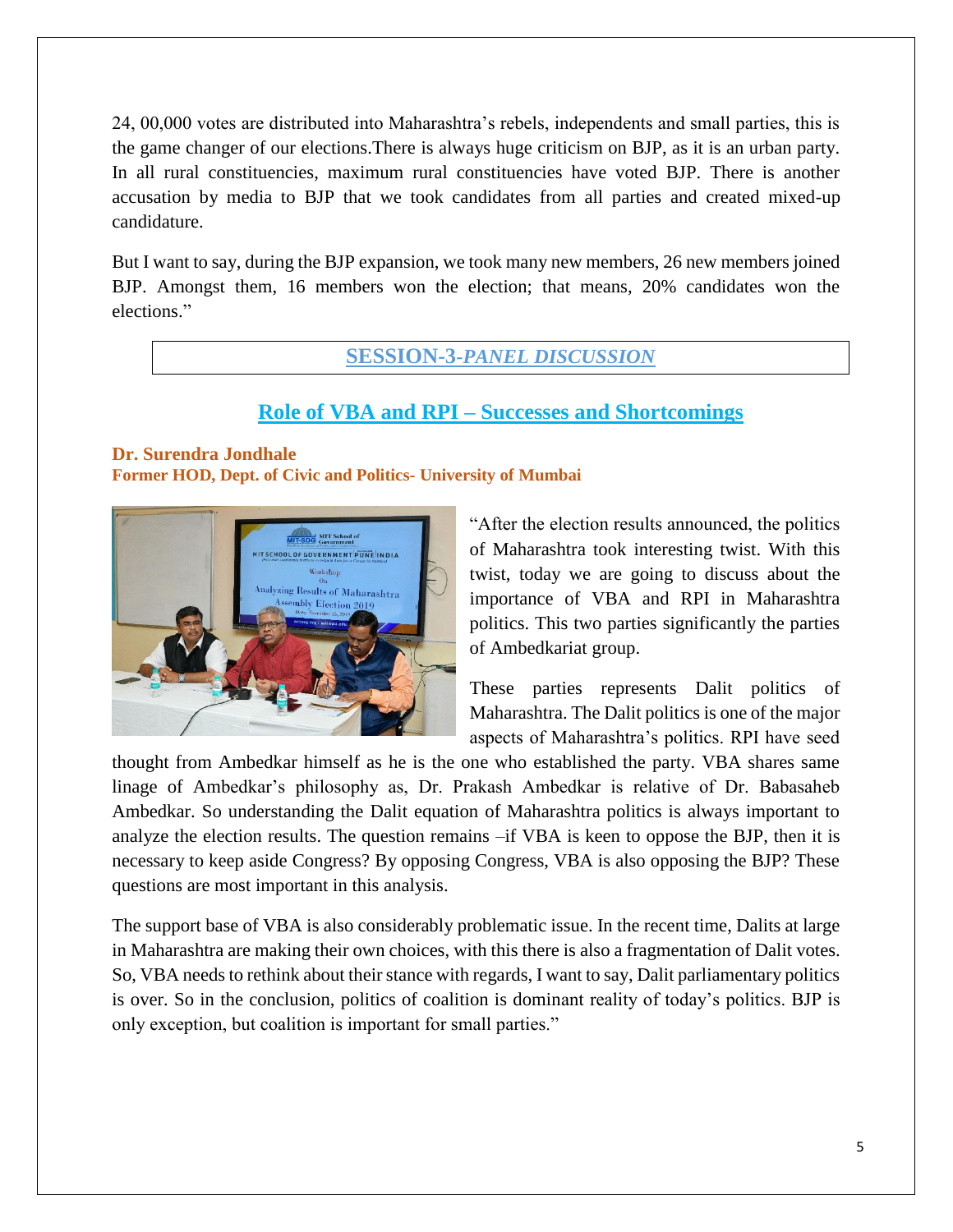#### **Shri Pravin More Eminent Social Activist**

"The politics of this section, which is known as 'weaker section', this section impacts RPI and VBA's political building and structure. It is not only limited to this section, but it is important to understand the importance and impact of this one section, to balancing the entire political process. In the elective politics, VBA and RPI always faced failure, but genesis of these parties, Dr. Ambedkar conceptualized the party, which will focuses on 'political upliftment of socio-politically weaker sections".

You can see that, there is no single candidate VBA or RPI in today's winners, but you must understand that, we have our own stage in today's politics. In this elections, RPI got 5 seats in alliance with BJP-Shiv Sena. RPI won 2 seats from Malshiraj and Naigoan. The blue flag is becoming important because, not just neo-Buddhist but also other communities are attracting towards RPI due to Ambedkar's philosophy. But, it is very unfortunate that, party's flag is used for their own benefits than RPI's benefits.

Another problem is, the division of intra-caste politics, Hindu Dalits v/s Buddhist Dalits. This caste isolation is visible now a days, which is now, clearly used by other parties for their benefits."

**Shri Vijay More Assistant Professor Department of History Swami Vivekanand Night College of Arts and Science Dombivali**

"VBA is party which started with bang in Lok Sabha elections. The party's leader, Dr. Prakash Ambedkar who started party in 2019. This party actually created her own spot in politics during LokSabha elections. In the beginning, Congress and NCP leaders are trying to make alliance with VBA, but Dr. Prakash Ambedkar denied and stood fiirm on his party principles. But when we enter into state assembly elections, he also need to check the strength of party and voter's support.

But, in my strong opinion, VBA need more ground-level working rather than engaging with political activities, because the leadership of Dr. Prakash Ambedkar showed some magnificent results in the past. The real reason behind the failure of VBA is they just engaged in campaigning and electioneering, rather than making strong grass-root structure. The experience failed due to segregation of voters."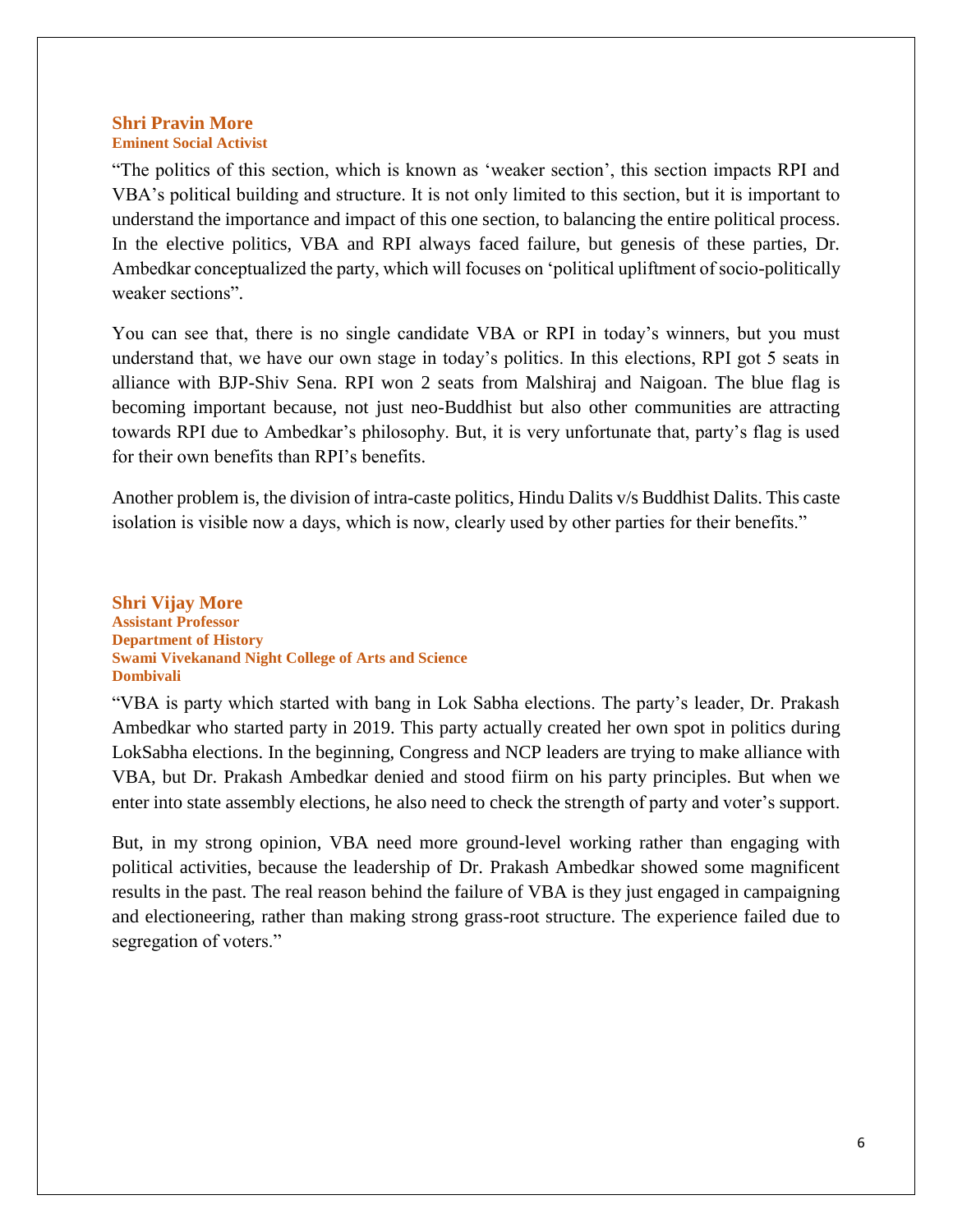#### **SESSION-4 - Anil Shidore- General Secretary/Spokesperson of MNS**

#### **Future Direction of Maharashtra Politics: Prospects of Possibilities**



"I am very apolitical person in most of my life. I joined active politics very recently. I recalled that, for the first time in my life, I worked as political entity in back office of Labor Party in London. From election of 1967, we see that, the new wave emerged in Indian politics with anti-congressism. This wave created platforms for many regional and national parties to play major role in Indian politics. In 2014, BJP slated history with different grammar of politics. The most important, the voters'

turnout is low about 3%. Another is that, 8 ministers from former government lost election. 13 other important leaders lost election. And most interestingly, 147 parties are contesting elections for 288 seats.

'Battle of Mumbai' is major characteristic of this election. Another interesting point, even independents got 10% votes with 1% NOTA. This result showed 'Modi Appeal' is have some limitations. Local players, local politics, local realities and local aspirations are very important factors. This election also showcased that you cannot win elections with big slogans and mega campaigning.

Before voting everybody thought that, this election is straight-forward, but the elections results surprised each and everybody. The surprising results are by-product of mood-shift in common person towards entire election. So that in conclusion, I will say, the theater of politics is always very interesting, that why it keeps us moving. I am sure that, the common person's wisdom will play major role in coming future".